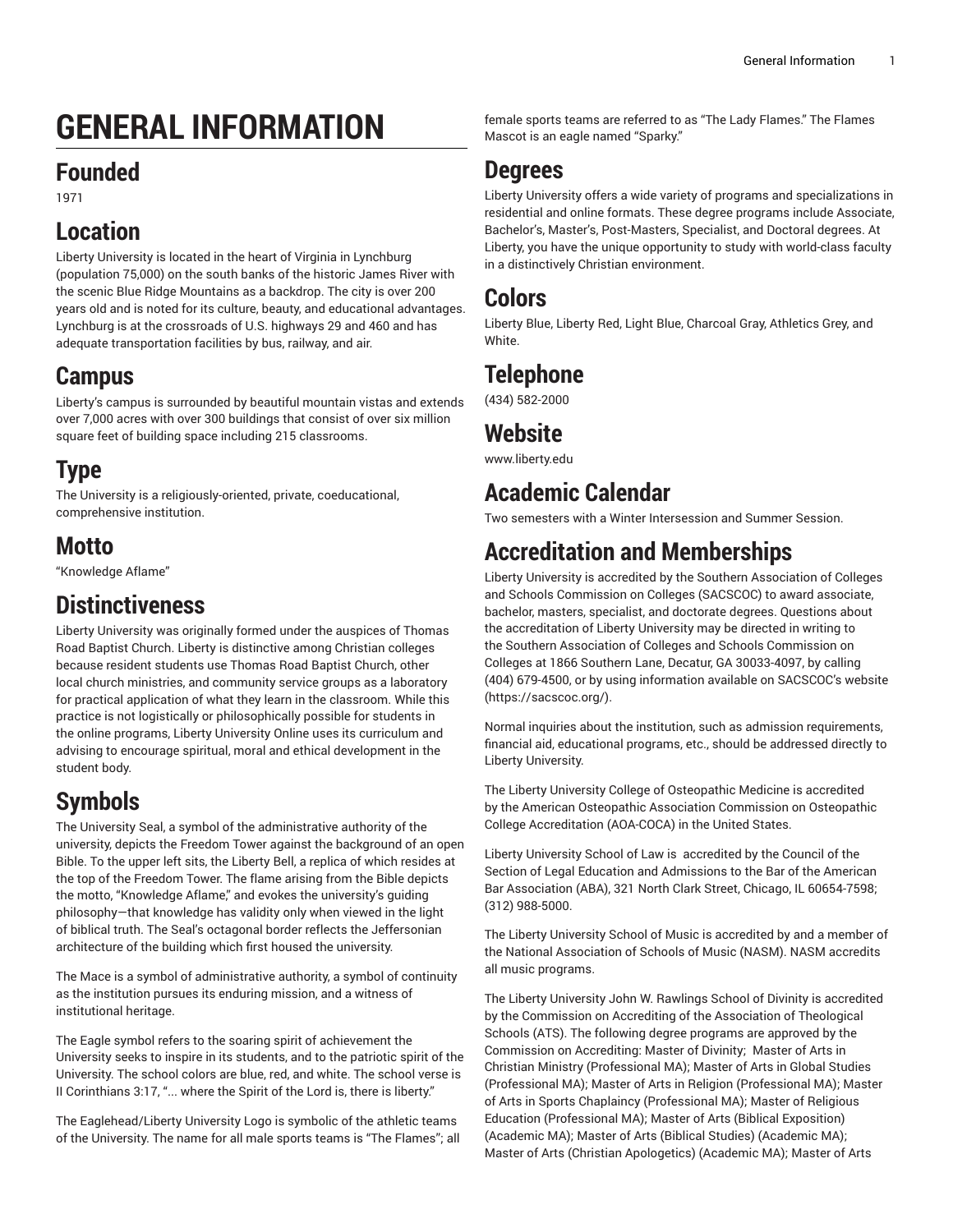(Theological Studies) (Academic MA); Doctor of Ministry (Advanced Professional); Doctor of Education (Advanced Professional); Master of Theology (Advanced Academic); and the Doctor of Philosophy (Theology and Apologetics) (Advanced Academic).

Many of Liberty's programs are accredited or otherwise recognized by specialized professional and accrediting agencies.

The Doctor of Philosophy in Counselor Education and Supervision, the Master of Arts in Clinical Mental Health Counseling, the Master of Arts in Marriage and Family Counseling on campus program, and the online Master of Arts in Clinical Mental Health Counseling program and the Master of Education in School Counseling program are accredited by the Council for Accreditation of Counseling and Related Educational Programs (CACREP).

The Associate of Arts in Accounting, the Associate of Arts in Business, the Associate of Arts in Business Management Information Systems, the Bachelor of Science in Accounting, the Bachelor of Science in Business Administration, the Bachelor of Science in Business Management Information Systems, the Master of Science in Accounting, and the Master of Business Administration programs are accredited by the Accreditation Council for Business Schools and Programs (ACBSP).

The Bachelor of Science in Computer Engineering, the Bachelor of Science in Electrical Engineering, the Bachelor of Science in Industrial and Systems Engineering, the Bachelor of Science in Mechanical Engineering, and the Bachelor of Science in Computer Science programs are accredited by Accreditation Board for Engineering and Technology (ABET).

The Bachelor of Science in Athletic Training program is accredited by the Commission on Accreditation of Athletic Training Education (CAATE).

The Bachelor of Science in Exercise Science program is accredited by the Commission on Accreditation of Allied Health Education Program (CAAHEP).

The Bachelor of Science in Forensic Science residential program is accredited by Forensic Science Education Programs Accreditation Commission (FEPAC) of the American Academy of Forensic Science.

The Bachelor of Science in Nursing, Master of Science in Nursing, and Doctor of Nursing Practice are accredited by the Commission on Collegiate Nursing Education, One Dupont Circle, NW, Suite 530, Washington, DC 20036, (202) 887-6791. Liberty's Registered Nurse program is approved by the Virginia Board of Nursing (VBN).

The Master of Public Health (MPH) program with concentrations in Health Promotion, Global Health, Nutrition, and Epidemiology as well as the Bachelor of Science in Public Health program are accredited by the Council on Education for Public Health (CEPH).

The B.S. Degree Entry into Respiratory Practice, CoARC program number 200640, Bachelor of Science in Respiratory Therapy, in Lynchburg, Virginia, program holds Provisional Accreditation from the Commission on Accreditation for Respiratory Care (CoARC).

The B.S. Degree Advancement Program in Respiratory Care, CoARC program number 510013, Bachelor of Science in Respiratory Therapy online program holds Provisional Accreditation from the Commission on Accreditation for Respiratory Care (CoARC).

The Bachelor of Science in Social Work program is accredited by the Council on Social Work Education (CSWE).

The Bachelor of Science and Master of Science in Sport Management programs are accredited by the Commission on Sport Management Accreditation (COSMA).

The Commonwealth of Virginia Department of Education approves the School of Education teacher preparation programs. The School of Education is accredited at the initial and advanced preparation levels under the National Council for Accreditation of Teacher Education (NCATE) Standards through the CAEP Accreditation System.

Liberty University is a member of the Association of Christian Schools International (ACSI) and the Council of Independent Colleges in Virginia.

Additional information regarding Liberty University's accreditation and its programmatic accreditation can be found at [http://www.liberty.edu/](http://www.liberty.edu/aboutliberty/?PID=7650) [aboutliberty/index.cfm?PID=7650](http://www.liberty.edu/aboutliberty/?PID=7650).

### **State Certification**

Liberty University is authorized to confer degrees by the Commonwealth of Virginia.

Pursuant to 23-276.1-12 of the Code of Virginia, the State Council of Higher Education for Virginia (SCHEV) is responsible for developing procedures to which certain private and all out-of-state postsecondary institutions must adhere in order to receive approval to confer degrees, certificates, or diplomas in the Commonwealth of Virginia. Certain private institutions are exempt from the requirements of certification or approval by SCHEV.

Liberty University was incorporated in the State of Virginia on January 18, 1972. It has operated under the same ownership since that time and has remained in good standing with the U.S. Department of Education and its accrediting body. Liberty University is an exempt institution.

SCHEV has limited or no regulatory authority over institutions exempt from certification. Before enrolling in any institution in the Commonwealth of Virginia, students are encouraged to determine the schools regulatory relationship with SCHEV or other state regulatory agencies. Certain consumer protection provisions required by certified schools are not present at or required by exempt institutions.

The exemption entitles Liberty University to conduct academic affairs or business without seeking or obtaining SCHEV approval. The resulting scope of the institutional autonomy includes:

- Offering courses or programs for degree credit;
- Enrolling students in courses or programs;
- Conferring or awarding degrees;
- Initiating other programs for degree credit at a new or additional level; and
- Offering instruction at additional or new locations.

Additional information is available at <http://www.schev.edu/>.

# **State Authorization**

According to the U.S. Department of Education, "State authorization is a longstanding requirement in the Higher Education Act that requires institutions to be authorized in the state in which they are located as a condition for eligibility to receive Title IV Federal student aid." States authorize institutions that are located within its borders, as well as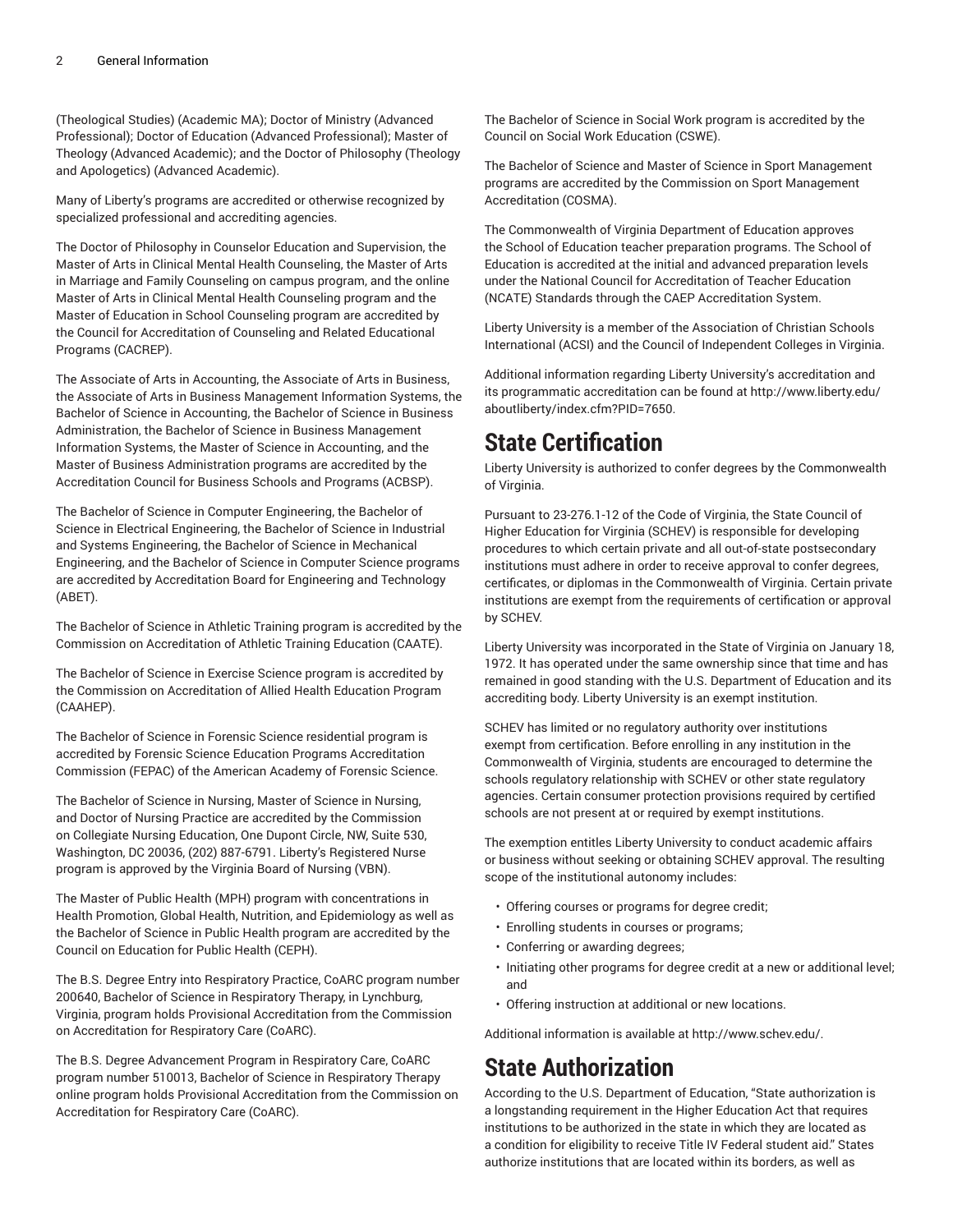institutions that are located elsewhere but offer educational activities within its borders. On October 17, 2014, the Southern Regional Education Board (SREB) approved Virginia as a member state to participate in the National Council for State Authorization Reciprocity Agreements (NC-SARA). Liberty University is an institutional participant in the NC-SARA initiative allowing Liberty University's programs to be available to students who reside in 49 participating states. At present, California is the only U.S. state to have not yet joined NC-SARA.

*Liberty University has been approved to participate in the National Council for State Authorization Reciprocity Agreements.*

#### **Disclosures**

#### **Nevada**

In accordance with NRS 394.441 Liberty University is making Nevada students, enrolled in the online Bachelor of Aviation degree program, aware of the Account for Student Indemnification created in the Nevada State General Fund. Under NRS 394.553 if a student suffers damage due to any of the following reasons, the Account may be used to indemnify them: a) The discontinuation of operation of a postsecondary education institution licensed in the State of Nevada; or b) The violation by a postsecondary educational institution of any provision of NRS 394.383 to 394.560, inclusive, or the regulations adopted pursuant thereto. If a student or enrollee is entitled to indemnification from a surety bond pursuant to NRS 394.480, the bond must be used to indemnify the student or enrollee before any money in the Account may be used for indemnification.

Nevada students enrolling in Liberty's BS: Aviation degree should be aware of the following:

- NRS 394.441 stipulates that each student enrolling in the BS: Aviation program receive a current and complete copy of the enrollment agreement, and that the student or the student's guardian are afforded an opportunity to review each section of the agreement and be given an opportunity to ask question.
- 100% tuition will be credited if the student withdraws within the first week of the course, but before submission of the first assignment (first assignment includes the Course Requirements Checklist). The student's request will be processed as a drop for the purpose of refunding charges only, not for Financial Aid attendance or recalculating of aid. Liberty's Full Withdrawal Refund Policy can be viewed at: [Expenses](https://catalog.liberty.edu/undergraduate/admission/expenses-financial-policy-online-program/) & Financial Policy – Online Program
- Undergraduate course catalog can be viewed at: [Undergraduate](https://catalog.liberty.edu/undergraduate/) [Catalog](https://catalog.liberty.edu/undergraduate/) Home Page
- Liberty's student Complaint Policy can be viewed at: [Financial Aid](https://catalog.liberty.edu/undergraduate/admission/financial-aid-information-policies/) [Information](https://catalog.liberty.edu/undergraduate/admission/financial-aid-information-policies/) & Policies

#### **Washington**

Liberty University is authorized by the Washington Student Achievement Council and meets the requirements and minimum educational standards established for degree-granting institutions under the Degree-Granting Institutions Act. This authorization is subject to periodic review and authorizes Liberty University to offer specific degree programs. The Council may be contacted for a list of currently authorized programs. Authorization by the Council does not carry with it an endorsement by the Council of the institution or its programs. Any person desiring information about the requirements of the act or the applicability of those requirements to the institution may contact the Council at P.O. Box 43430, Olympia, WA 98504-3430 or [by](mailto:degreeauthorization@wsac.wa.gov) [\(degreeauthorization@wsac.wa.gov](degreeauthorization@wsac.wa.gov)) [email at](mailto:degreeauthorization@wsac.wa.gov)

[\(degreeauthorization@wsac.wa.gov](degreeauthorization@wsac.wa.gov)) [degreeauthorization@wsac.wa.gov](mailto:degreeauthorization@wsac.wa.gov)[.](mailto:degreeauthorization@wsac.wa.gov.) [\(degreeauthorization@wsac.wa.gov.\)](degreeauthorization@wsac.wa.gov.)

The transferability of credits earned at Liberty University is at the discretion of the receiving college, university, or other educational institution. Students considering transferring to any institution should not assume that credits earned in any program of study at Liberty University will be accepted by the receiving institution. Similarly, the ability of a degree, certificate, diploma, or other academic credential earned at Liberty University to satisfy an admission requirement of another institution is at the discretion of the receiving institution. Accreditation does not guarantee credentials or credits earned at Liberty University will be accepted by or transferred to another institution. To minimize the risk of having to repeat coursework, students should contact the receiving institution in advance for evaluation and determination of transferability of credits and/or acceptability of degrees, diplomas, or certificates earned.

The Washington Student Achievement Council (WSAC) has authority to investigate student complaints against specific schools. WSAC may not be able to investigate every student complaint. Visit [https://](https://nam04.safelinks.protection.outlook.com/?url=https%3A%2F%2Fwww.wsac.wa.gov%2Fstudent-complaints&data=04%7C01%7Crlsullwold%40liberty.edu%7Cfeda47d2c9e542b7a77108d88c105b17%7Cbaf8218eb3024465a9934a39c97251b2%7C0%7C0%7C637413349160461367%7CUnknown%7CTWFpbGZsb3d8eyJWIjoiMC4wLjAwMDAiLCJQIjoiV2luMzIiLCJBTiI6Ik1haWwiLCJXVCI6Mn0%3D%7C1000&sdata=N%2BLJs6JWj%2BkDZrerWQHXR8CgqwhzwIKlV7ngjnRacp8%3D&reserved=0) [www.wsac.wa.gov/student-complaints](https://nam04.safelinks.protection.outlook.com/?url=https%3A%2F%2Fwww.wsac.wa.gov%2Fstudent-complaints&data=04%7C01%7Crlsullwold%40liberty.edu%7Cfeda47d2c9e542b7a77108d88c105b17%7Cbaf8218eb3024465a9934a39c97251b2%7C0%7C0%7C637413349160461367%7CUnknown%7CTWFpbGZsb3d8eyJWIjoiMC4wLjAwMDAiLCJQIjoiV2luMzIiLCJBTiI6Ik1haWwiLCJXVCI6Mn0%3D%7C1000&sdata=N%2BLJs6JWj%2BkDZrerWQHXR8CgqwhzwIKlV7ngjnRacp8%3D&reserved=0) for information regarding the WSAC complaint process.

### **Professional Licensing Boards**

Institutions are required to meet program standards associated with professional licensing boards for states in which students are engaging in associated educational activities. The Office of State Approvals is dedicated to researching regulations, seeking and maintaining program approvals when required.

### **State Licensure and Certification**

Enrollment in one of Liberty University's licensure programs does not guarantee a degree from Liberty or qualification for licensure. Students are responsible for meeting all academic and professional requirements for graduation. Further information regarding these academic and professional requirements are outlined on the Liberty University website. Students enrolled in a licensure program are responsible for knowing the material outlined for their program.

Prospective students should be aware that each state has different professional licensure and certification requirements governing various occupations. Liberty University works to confirm if its educational programs meet the educational prerequisites for professional licensure or certification outside the Commonwealth of Virginia and updates this information each year. Students who plan to pursue licensure outside the Commonwealth of Virginia should be aware that state licensure requirements are subject to changes. Students are ultimately responsible for verifying their individual eligibility for state licensure and satisfying any requirements imposed thereby. While a program may originally meet the educational requirements for licensure, changes in requirements could impact the program's ability to meet any new educational requirements. Students are strongly encouraged to check with their state licensure board to confirm licensure requirements and obtain additional guidance as needed from the respective licensure board.

For a review of specific disclosures based on State, program and campus, please view the [licensure/certification](https://www.liberty.edu/statelicensure/) requirements for your state.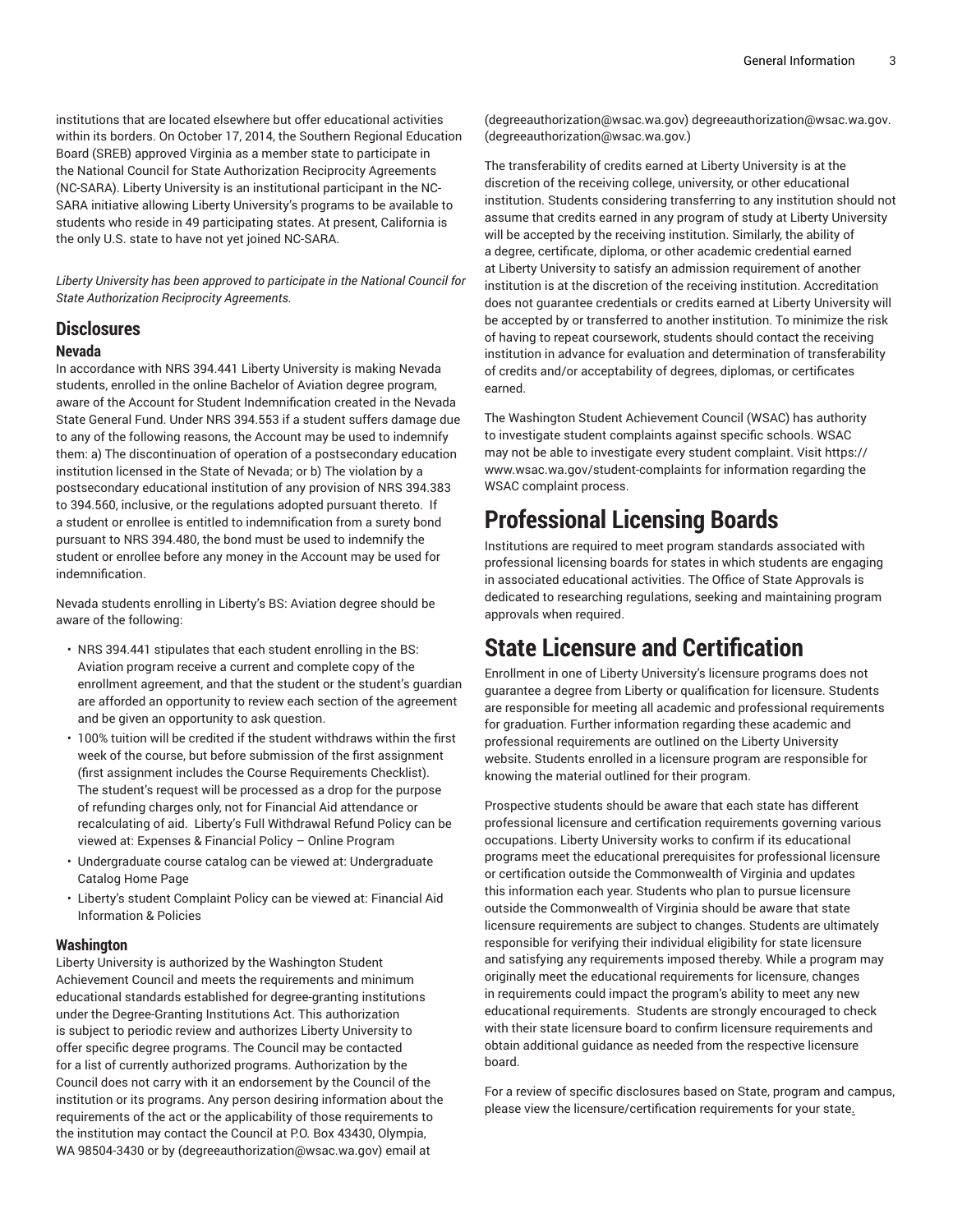### **Location Change**

At any time you may notify us of a location change that could affect your licensure disclosure information. We require that you provide us official notification by completing the [State Change Notification form.](https://www.liberty.edu/SFS_STATE_CHANGE/) Any address changes done through your myLU portal will not be considered an official address change and will not generate an updated disclosure.

### **Limits Of Confidentiality**

Students are encouraged to share prayer requests and life concerns with the professor in this class. Not only will the professor pray for and care for students, but can guide students to appropriate University resources if desired.

However, in the event of a student's disclosure, either verbally or in writing, of threat of serious or foreseeable harm to self or others, abuse or neglect of a minor, elderly or disabled person, victim or witness of a crime or sexual misconduct, or current involvement in criminal activity, the faculty, staff, administrator, or supervisor will take immediate action. This action may include, but is not limited to, immediate notification of appropriate state law enforcement or social services personnel, emergency contacts, notification of the appropriate program chair or online dean, or notification to other appropriate University officials. All reported information is treated with discretion and respect, and kept as private as possible.

### **Doctrinal Position**

We affirm our belief in one God, infinite Spirit, creator, and sustainer of all things, who exists eternally in three persons, God the Father, God the Son, and God the Holy Spirit. These three are one in essence but distinct in person and function.

We affirm that the Father is the first person of the Trinity and the source of all that God is and does. From Him the Son is eternally generated and from Them the Spirit eternally proceeds. He is the designer of creation, the speaker of revelation, the author of redemption, and the sovereign of history.

We affirm that the Lord Jesus Christ is the second person of the Trinity. Eternally begotten from the Father, He is God. He was conceived by the virgin Mary through a miracle of the Holy Spirit. He lives forever as perfect God and perfect man: two distinct natures inseparably united in one person.

We affirm that the Holy Spirit is the third person of the Trinity, proceeding from the Father and the Son and equal in deity. He is the giver of all life, active in the creating and ordering of the universe; He is the agent of inspiration and the new birth; He restrains sin and Satan; and He indwells and sanctifies all believers.

We affirm that all things were created by God. Angels were created as ministering agents, though some, under the leadership of Satan, fell from their sinless state to become agents of evil. The universe was created in six historical days and is continuously sustained by God; thus it both reflects His glory and reveals His truth. Human beings were directly created, not evolved, in the very image of God, as either biologically male or female from the womb. As reasoning moral agents, they are responsible under God for understanding and governing themselves and the world.

We affirm that the Bible, both Old and New Testaments, though written by men, was supernaturally inspired by God so that all its words are the written true revelation of God; it is therefore inerrant in the originals

and authoritative in all matters. It is to be understood by all through the illumination of the Holy Spirit, its meaning determined by the historical, grammatical, and literary use of the author's language, comparing Scripture with Scripture.

We affirm that Adam, the first man, willfully disobeyed God, bringing sin and death into the world. As a result, all persons are sinners from conception, which is evidenced in their willful acts of sin; and they are therefore subject to eternal punishment, under the just condemnation of a holy God.

We affirm that Jesus Christ offered Himself as a sacrifice by the appointment of the Father. He fulfilled the demands of God by His obedient life, died on the cross in full substitution and payment for the sins of all people, was buried, and on the third day He arose physically and bodily from the dead. He ascended into heaven where He now intercedes for all believers.

We affirm that each person can be saved only through the work of Jesus Christ, through repentance of sin and by faith alone in Him as Savior. The believer is declared righteous, born again by the Holy Spirit, turned from sin, and assured of heaven.

We affirm that the Holy Spirit indwells all who are born again, conforming them to the likeness of Jesus Christ. This is a process completed only in Heaven. Every believer is responsible to live in obedience to the Word of God in separation from sin. Doing so produces a distinctly Christian lifestyle of practicing virtues and avoiding sin. Among other virtues, followers of Jesus Christ will: show evidence of the Holy Spirit living within them such as love, joy, peace, patience, kindness, goodness, faithfulness, gentleness and self-control; put on compassion, kindness, humility, gentleness, patience, forgiveness and supremely, love; seek righteousness, mercy and justice, particularly for the helpless and oppressed; love and side with what is good in God's eyes and abhor what is evil in God's eyes; uphold the God-given worth of all human beings, from conception to death, as the unique image-bearers of God; treat all people impartially, seeing them as equals before God and worthy of salvation; pursue unity and embrace people of all tribes and tongues as part of God's design for humanity; uphold chastity among the unmarried and the sanctity of marriage between one natural-born man and one natural-born woman; be people of integrity whose word can be fully trusted; give faithful witness to the Gospel; practice good works toward all; and live lives of prayer and thanksgiving. Sinful acts are prohibited by God and include but are not limited to: worship of idols or gods other than the Lord God of the Bible; denying Jesus Christ as eternal, as God's son in flesh, as resurrected, as Creator, as Lord or as Messiah who died for the sins of all people; rejection of Jesus Christ or rebellion against God; blasphemy; participation in devil worship, practice of the occult, astrology, fortune-telling, sorcery, or witchcraft; taking of innocent life; denial of birth sex by self-identification with a different gender; married persons sexually or romantically coupling with a person other than their spouse; sexual relations outside of marriage between one natural-born man and one natural-born woman; romantic coupling among persons of the same sex; prostitution; orgies; rape; drunkenness; use of profanity and vulgarity; injustice; making false statements; dishonest sales and exchanges of money; thievery; fits of rage; and illegal activity.

We affirm that God ordained three institutions with unique purposes in society: marriage, government and the church. God established marriage as a covenantal bond between a natural-born man and a natural-born woman to populate the earth, to raise and spiritually train children within a family, to provide the couple with intimate companionship, loving help and joy, and to serve as an illustration of the relationship of Jesus Christ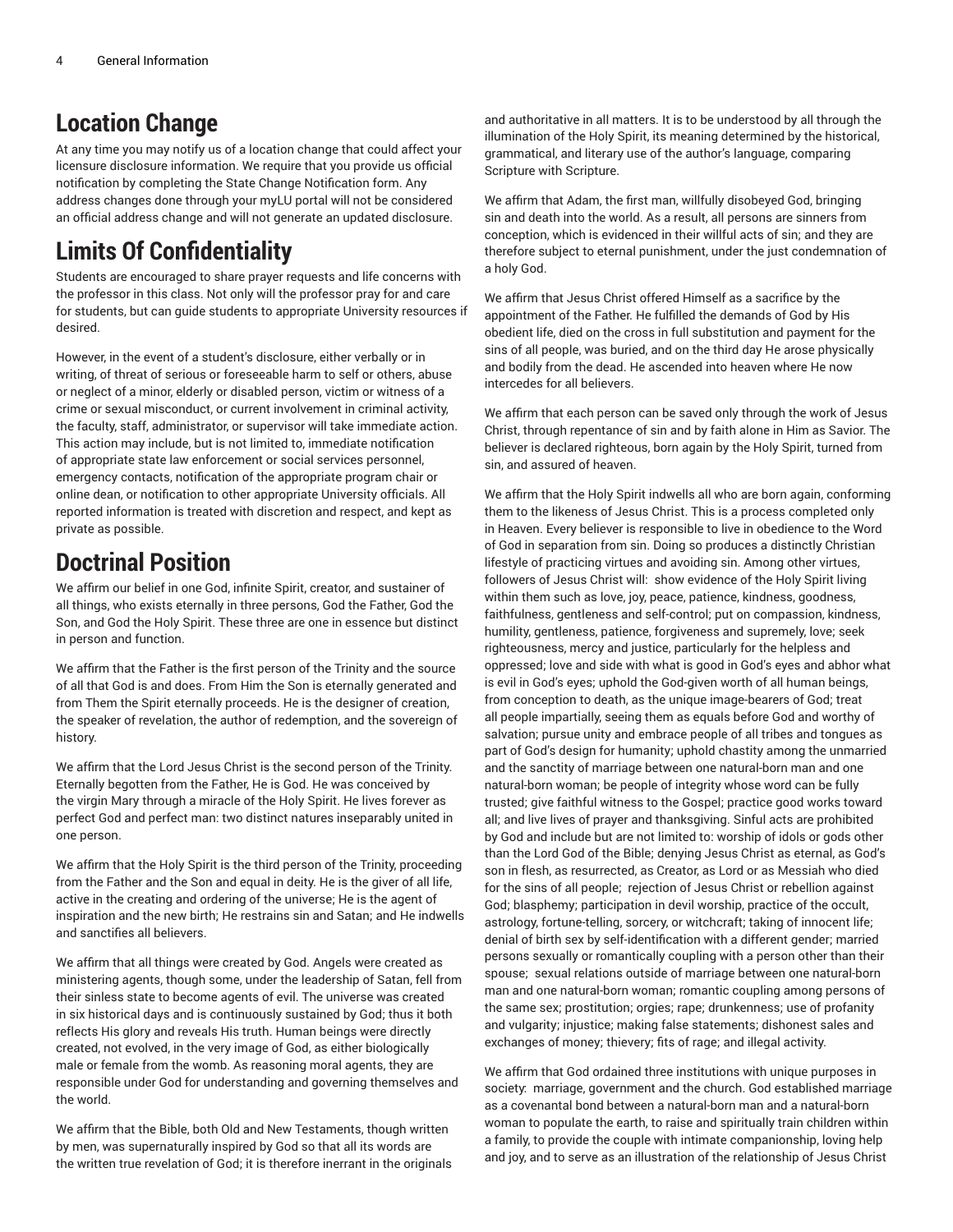to the church. God established civil government to protect its citizens, punish evil and reward good. God established the church as the entire body of believers with Jesus Christ as the cornerstone and the apostles as its foundation to evangelize, baptize and disciple people of all nations.

We affirm that a church is a local assembly of baptized believers, under the discipline of the Word of God and the lordship of Christ, organized to carry out the commission to evangelize, to teach, and to administer the ordinances of believer's baptism and the Lord's table. Its offices are pastors and deacons, and it is self-governing. It functions through the ministry of gifts given by the Holy Spirit to each believer.

We affirm that the return of Christ for all believers is imminent. It will be followed by seven years of great tribulation, and then the coming of Christ to establish His earthly kingdom for a thousand years. The unsaved will then be raised and judged according to their works and separated forever from God in hell. The saved, having been raised, will live forever in heaven in fellowship with God.

*Approved by the Board of Trustees, April 16, 2021*

### **Philosophy of Education**

Liberty University is a Christian academic community in the tradition of evangelical institutions of higher education. As such, Liberty continues the philosophy of education which first gave rise to the university, and which is summarized in the following propositions.

God, the infinite source of all things, has shown us truth through scripture, nature, history, and above all, in Christ.

Persons are spiritual, rational, moral, social, and physical, created in the image of God. They are, therefore, able to know and to value themselves and other persons, the universe, and God.

Education as the process of teaching and learning, involves the whole person, by developing the knowledge, values, and skills which enable each individual to change freely. Thus it occurs most effectively when both instructor and student are properly related to God and each other through Christ.

### **Statement of Mission and Purpose**

Maintaining the vision of the founder, Dr. Jerry Falwell, Liberty University develops Christ-centered men and women with the values, knowledge, and skills essential to impact the world.

Through its residential and online programs, services, facilities, and collaborations, the University educates men and women who will make important contributions to their workplaces and communities, follow their chosen vocations as callings to glorify God, and fulfill the Great Commission.

Liberty University will:

- 1. Emphasize excellence in teaching and learning.
- 2. Foster university-level competencies in communication, critical thinking, information literacy, and mathematics in all undergraduate programs
- 3. Ensure competency in scholarship, research, and professional communication in all graduate programs and undergraduate programs where appropriate.
- 4. Promote the synthesis of academic knowledge and Christian worldview in order that there might be a maturing of spiritual, intellectual, social and physical value-driven behavior.
- 5. Enable students to engage in a major field of study in career-focused disciplines built on a solid foundation in the liberal arts.
- 6. Promote an understanding of the Western tradition and the diverse elements of American cultural history, especially the importance of the individual in maintaining democratic and free market processes.
- 7. Contribute to a knowledge and understanding of other cultures and of international events.
- 8. Encourage a commitment to the Christian life, one of personal integrity, sensitivity to the needs of others, social responsibility and active communication of the Christian faith, and, as it is lived out, a life that leads people to Jesus Christ as the Lord of the universe and their own personal Savior.

*Approved by the Board of Trustees, March 7, 2014*

### **Statement on Worldview**

Liberty University embraces a worldview that is both historically Christian and biblical, and that underlies the very concept and origins of the university. We hold that God exists and is the source of all things, all truth, all knowledge, all value, and all wisdom. We hold that God has created an orderly universe according to His design and purpose and for His glory, and that He has created human beings in His image. God is actively at work in the world and history, governing them according to His ultimate purpose. From these foundational principles, it follows that truth exists and that there is a standard of right and wrong. We hold that all of creation is fallen as a result of human sin. Finally, we hold that God has revealed Himself and His ways in the natural created order, in history, in the Bible, and supremely in Jesus Christ. God in love and through the sacrificial work of Jesus Christ is redeeming humans and the entire created order.

At Liberty University, students receive an education that integrates this Christian and biblical worldview. Students trained with this worldview perspective will be equipped with a rational framework for understanding and interpreting reality, for comprehending the meaning of life and the value of humans and things, for making decisions and engaging in meaningful action, for studying the various academic disciplines, and for understanding the interconnectedness of all knowledge.

# **Statement of Student Rights and Responsibilities**

#### **Student Rights**

Liberty University is a Christian academic community in the tradition of evangelical institutions of higher education. As such, Liberty continues the philosophy of education which first gave rise to the university, and which *logically implies the following statement of student rights*.

*The Right to Truth*. God, the infinite source of all things, has shown us truth through scripture, nature, history, and above all, in Christ.

*The Right to Human Dignity*. Persons are spiritual, rational, moral, social, and physical, created in the image of God. They are, therefore, able to know and to value themselves and other persons, the universe, and God.

*The Right to Growth in Community*. Education as the process of teaching and learning, involves the whole person, by developing the knowledge, values, and skills which enable each individual to change freely. Thus it